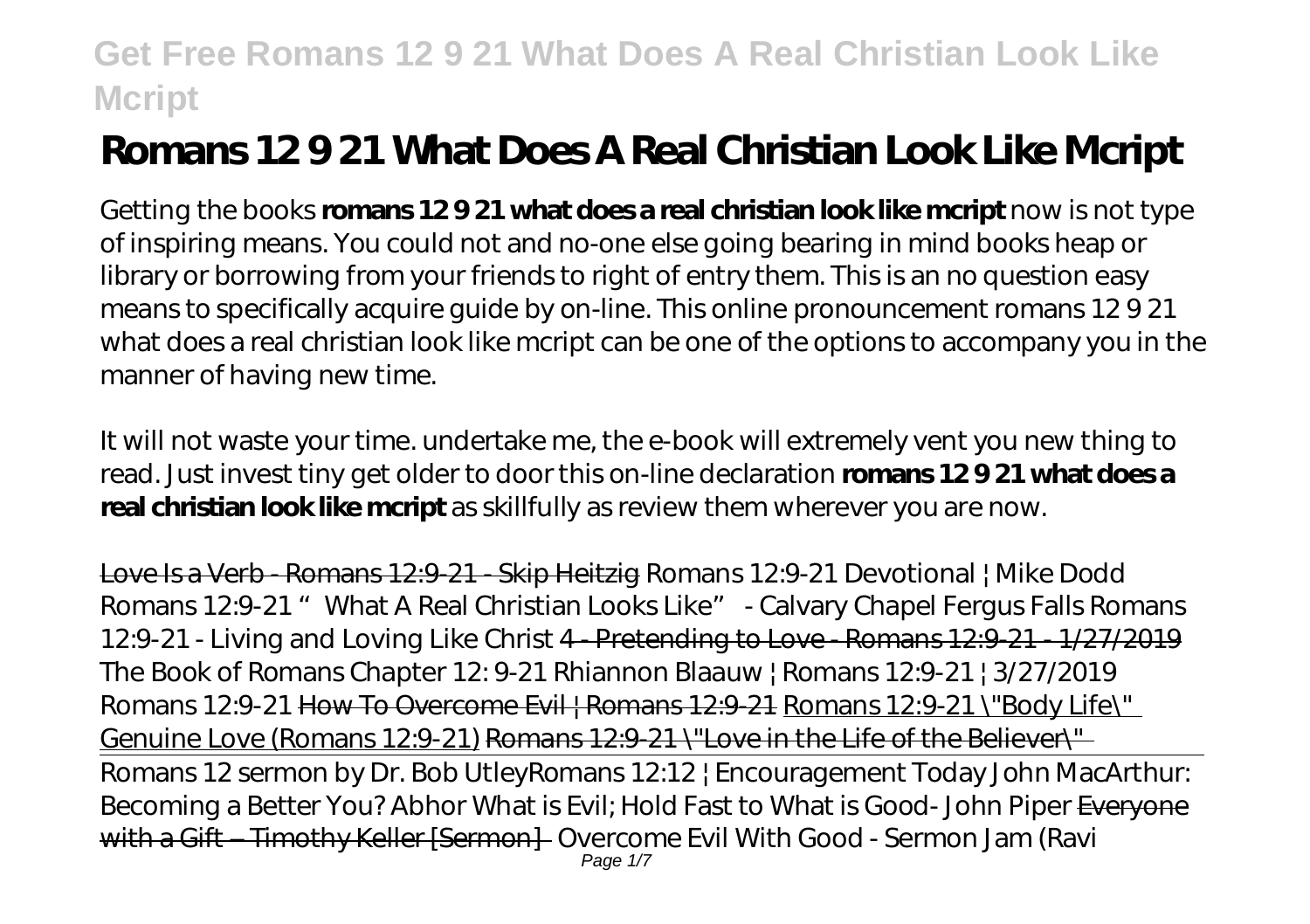## Zacharias) *Effective Ministry in the Last Days - Dr. Lester Sumrall Romans 12 Audio Bible Overcome Evil With Good - Romans 12:21* **What is the meaning of Romans 12:1 in the Bible? - \"Living Sacrifice\" Unmasked Love (Romans 12:9-21) Romans 12:9-21 - \"Living and Loving like Jesus\"**

What Does a Holy Millennial Look Like? - Romans 12:9-21*Romans Part V: The Practice // Romans 12:9-21 Romans 12:9-21* **Romans 12:9-21 - Personal Qualities For Effective Ministry Romans 12:9-21**

Romans 12 9 21 Love in ActionRomans 12 9 21 What

Romans 12:9-21 NIV - Love in Action - Love must be sincere. - Bible Gateway. Love in Action - Love must be sincere. Hate what is evil; cling to what is good. Be devoted to one another in love. Honor one another above yourselves. Never be lacking in zeal, but keep your spiritual ...

### Romans 12:9-21 NIV - Love in Action - Love must be sincere...

9 Love must be sincere. Hate what is evil; cling to what is good. 10 Be devoted to one another in love. Honor one another above yourselves. 11 Never be lacking in zeal, but keep your spiritual fervor, serving the Lord. 12 Be joyful in hope, patient in affliction, faithful in prayer. 13 Share with the Lord' speople who are in need.

#### Romans 12:9-21 - Love in Action - Love must be sincere ...

Romans 12:9-21. Romans 12:9-21 NIV. Love must be sincere. Hate what is evil; cling to what is good. Be devoted to one another in love. Honor one another above yourselves. Never be lacking in zeal, but keep your spiritual fervor, serving the Lord. Be joyful in hope, patient in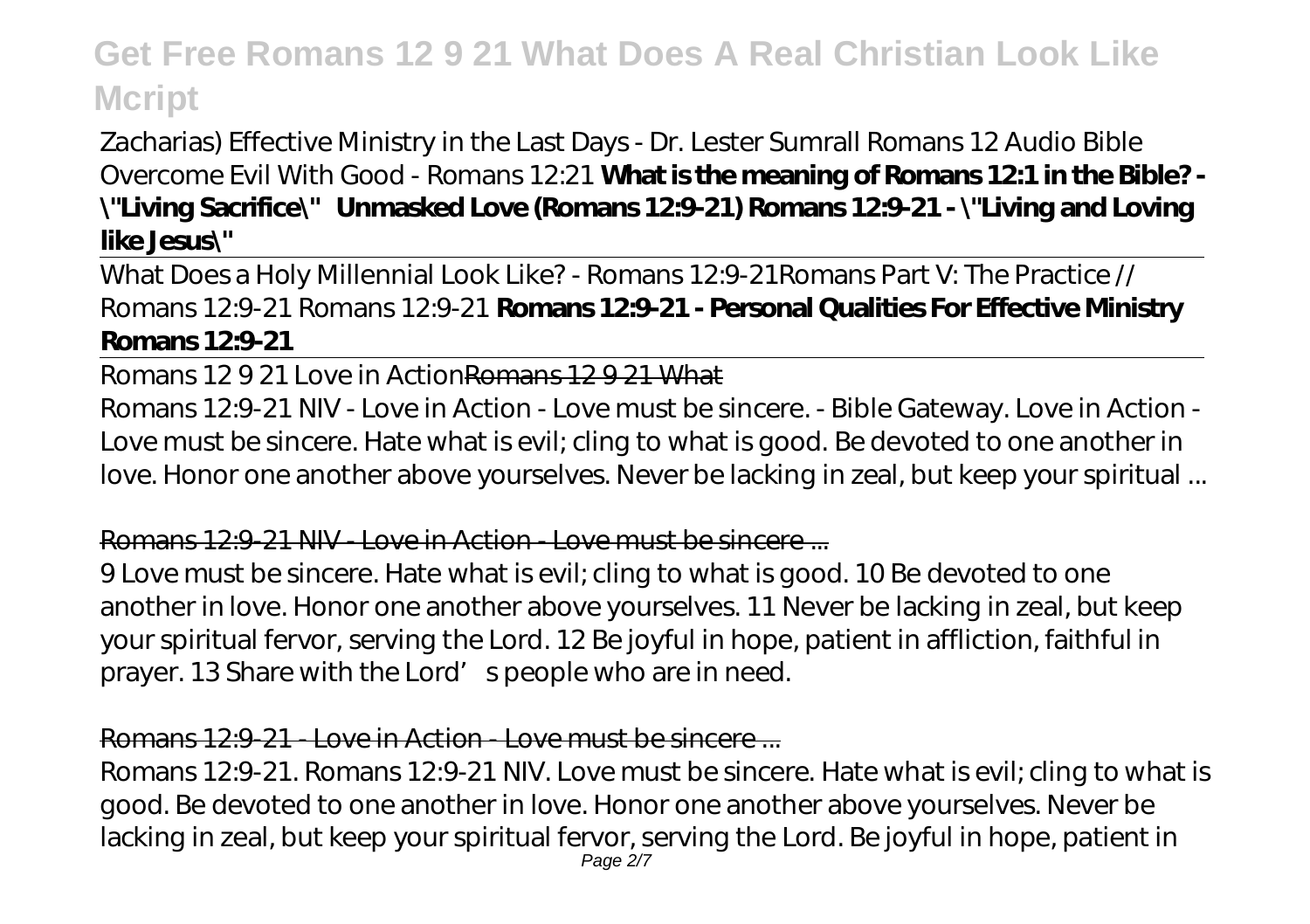affliction, faithful in prayer.

### Romans 12:9-21 Love must be sincere. Hate what is evil.

Then in verses 9-21 Paul discharges a series of rapid-fire exhortations that whiz by without much connection or clarification. But a closer look shows that the passage is not arbitrary, but loosely tied to what precedes it in 12:1-8. Paul continues to call for the kind of behavior produced by a renewed mind and that is the proper response to the mercies of God.

## Romans 12:9-21 Commentary by Elizabeth Shively - Working ...

We can' t simply turn a blind eye. In fact, Paul says in Romans 12:9 that we are to hate evil. That means that we are to do everything within our power to fight evil, but at the same time we are not to repay evil for evil. We are to repay evil with good, as mentioned in Romans 12:21. This is easy to say but difficult to do in practice.

## Romans 12:9-21 Our Christian Legacy – Sermons From My Heart

It is the same with Paul's ideas for genuine Christ-like love in Romans 12:9-21. He is giving us very specific ideas for authentic love. For example, he says, "Rejoice with those who rejoice, weep with those who weep" (12:15), or "If it is possible, so far as it depends on you, live peaceably with all" (12:18).

Romans 12:9-21 Commentary by Mark Reasoner - Working ... While there is no certain burnout preventative, certain principles apply:  $\cdot$  First is to Page 3/7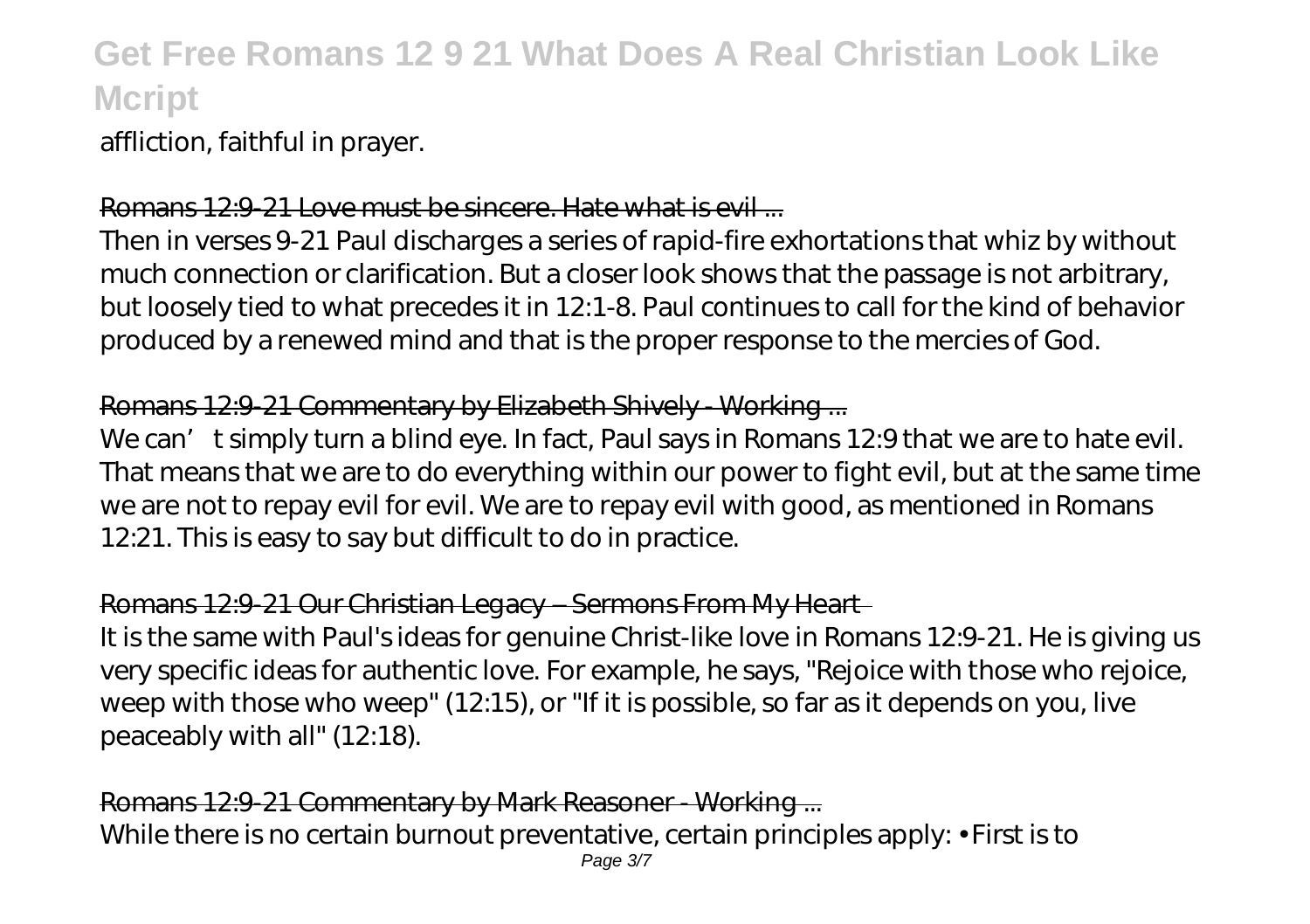recognize the importance of the mission—ours is life and death work. It is easier to accept our sacrifices... • Second is to recognize the importance of our own health, so that we discipline ourselves to take ...

#### Romans 12:9-21 – Sermon Writer

Romans 12:9-21 New Revised Standard Version (NRSV) Marks of the True Christian. 9 Let love be genuine; hate what is evil, hold fast to what is good; 10 love one another with mutual affection; outdo one another in showing honor. 11 Do not lag in zeal, be ardent in spirit, serve the Lord.

#### Romans 12:9-21 NRSV - Marks of the True Christian - Let ...

9 Love must be sincere. Hate what is evil; cling to what is good. 10 Be devoted to one another in love. Honour one another above yourselves. 11 Never be lacking in zeal, but keep your spiritual fervour, serving the Lord. 12 Be joyful in hope, patient in affliction, faithful in prayer. 13 Share with the Lord' speople who are in need.

### Romans 12:9-21 NIVUK - Love in action - Love must be ...

Romans 12:9-21 . 9 Love must be sincere. Hate what is evil; cling to what is good. 10 Be devoted to one another in brotherly love. Honor one another above yourselves. 11 Never be lacking in zeal, but keep your spiritual fervor, serving the Lord. 12 Be joyful in hope, patient in affliction, faithful in prayer. 13 Share with God's people who are in need.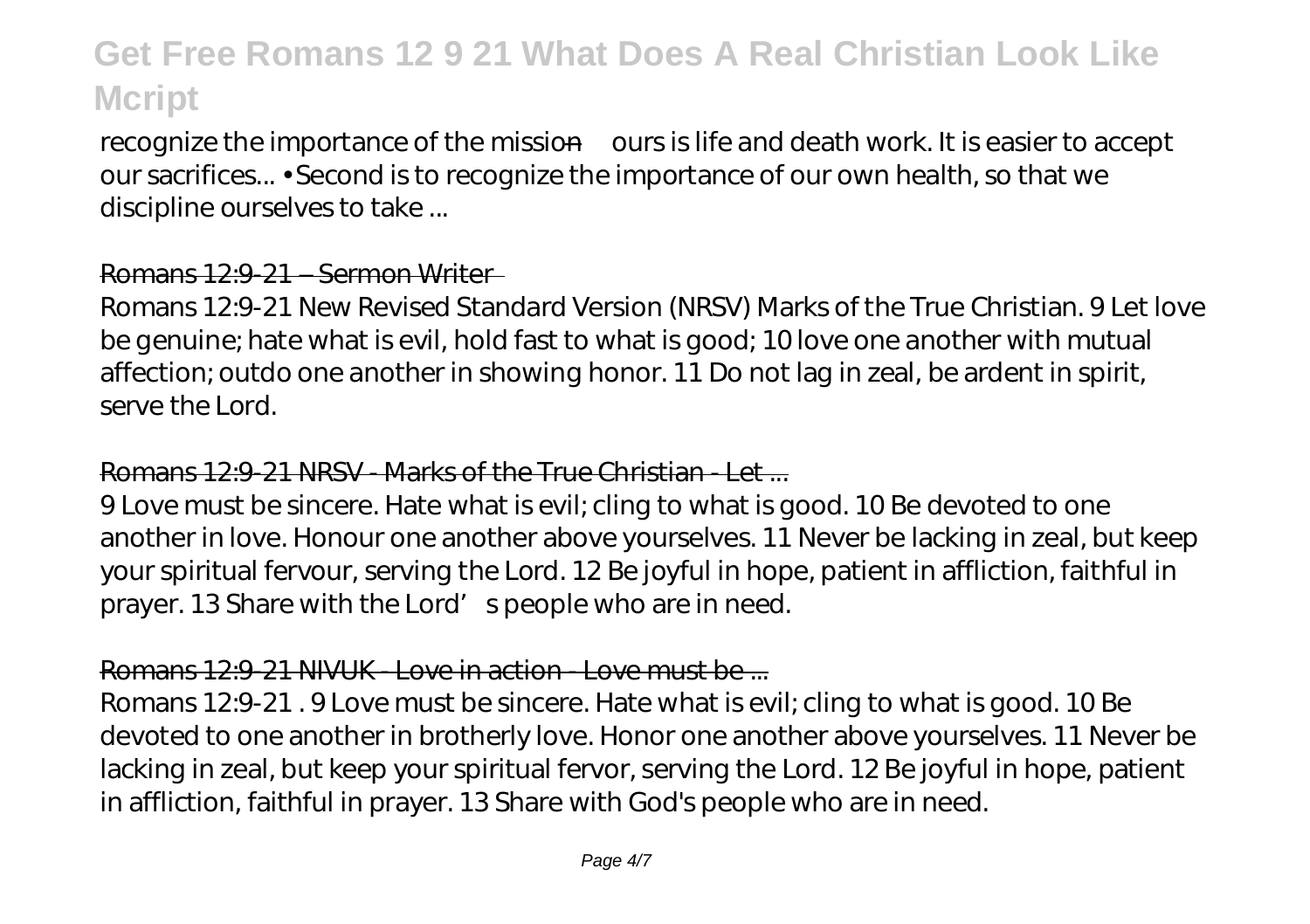### Romans 12,9-21 Love must be Sincere - Faithlife Sermons

Romans 12:9-21 - NIV: Love must be sincere. Hate what is evil; cling to what is good. Be devoted to one another in love. Honor one another above yourselves.

### Romans 12:9-21 - NIV Bible - Love must be sincere. Hate ...

Romans 12:9-21 New Living Translation (NLT) 9 Don't just pretend to love others. Really love them. Hate what is wrong. Hold tightly to what is good. 10 Love each other with genuine affection,[ a] and take delight in honoring each other. 11 Never be lazy, but work hard and serve the Lord enthusiastically.[ b] 12 Rejoice in our confident hope.

### Romans 12:9-21 NLT - Don't just pretend to love others...

Romans 12:9-21 English Standard Version (ESV) Marks of the True Christian. 9 Let love be genuine. Abhor what is evil; hold fast to what is good. 10 Love one another with brotherly affection. Outdo one another in showing honor. 11 Do not be slothful in zeal, be fervent in spirit, [] serve the Lord. 12 Rejoice in hope, be patient in tribulation, be constant in prayer. 13 Contribute to the needs ...

### Romans 12:9-21 ESV - Marks of the True Christian - Let

What does Romans 12:9-21 Mean? Contextual Meaning Romans 12:9-13 deal with the importance of demonstrating love to fellow believers, and Romans 12:14-21 broaden this responsibility to include wider application to non-believers. Note the similarity with Jesus" instructions in the Sermon on the Mount ( Matthew 5-7).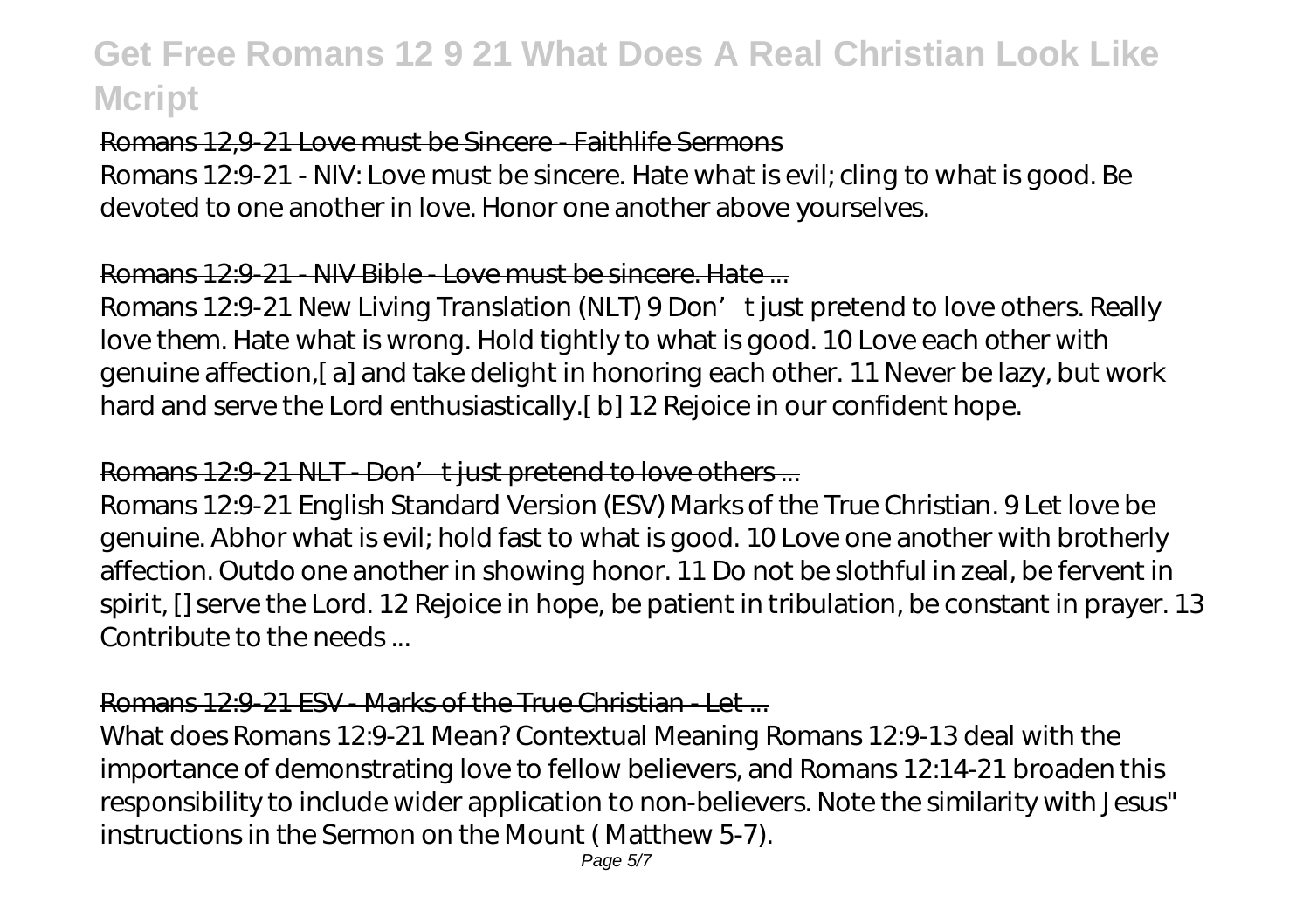#### Romans 12:9-21 - scripturespeaks.org

Romans 12:21 Parallel Verses [ See commentary | Romans 12:21, NIV: "Do not be overcome by evil, but overcome evil with good." Romans 12:21, ESV: "Do not be overcome by evil, but overcome evil with good." Romans 12:21, KJV: "Be not overcome of evil, but overcome evil with good." Romans 12:21, NASB: "Do not be overcome by evil, but overcome evil with good."

#### What does Romans 12:21 mean? - BibleRef.com

Hi, this is Ricky and our Daily Devotional today is found in Romans 12:9-21. Feel free to read along in the show notes below. Also, I'd love to hear your thoughts on this scripture so comment…

#### Romans 12:9-21 | | Daily Devotional

Sermon Romans 12:9-21 Live in Harmony. September 3, 2017. On on the third of June of this year, a detachment of Islamic fighters from ISIS rode in a white van toward London Bridge. When they arrived they used the van as a weapon killing 8 and injuring many others. Then the Islamic fighters entered a popular nightclub with hunting knives.

### Sermons from Pastor Jeff: Sermon Romans 12:0-21 Live in ...

9 Love must be sincere. Hate what is evil; cling to what is good. 10 Be devoted to one another in love. Honor one another above yourselves. 11 Never be lacking in zeal, but keep